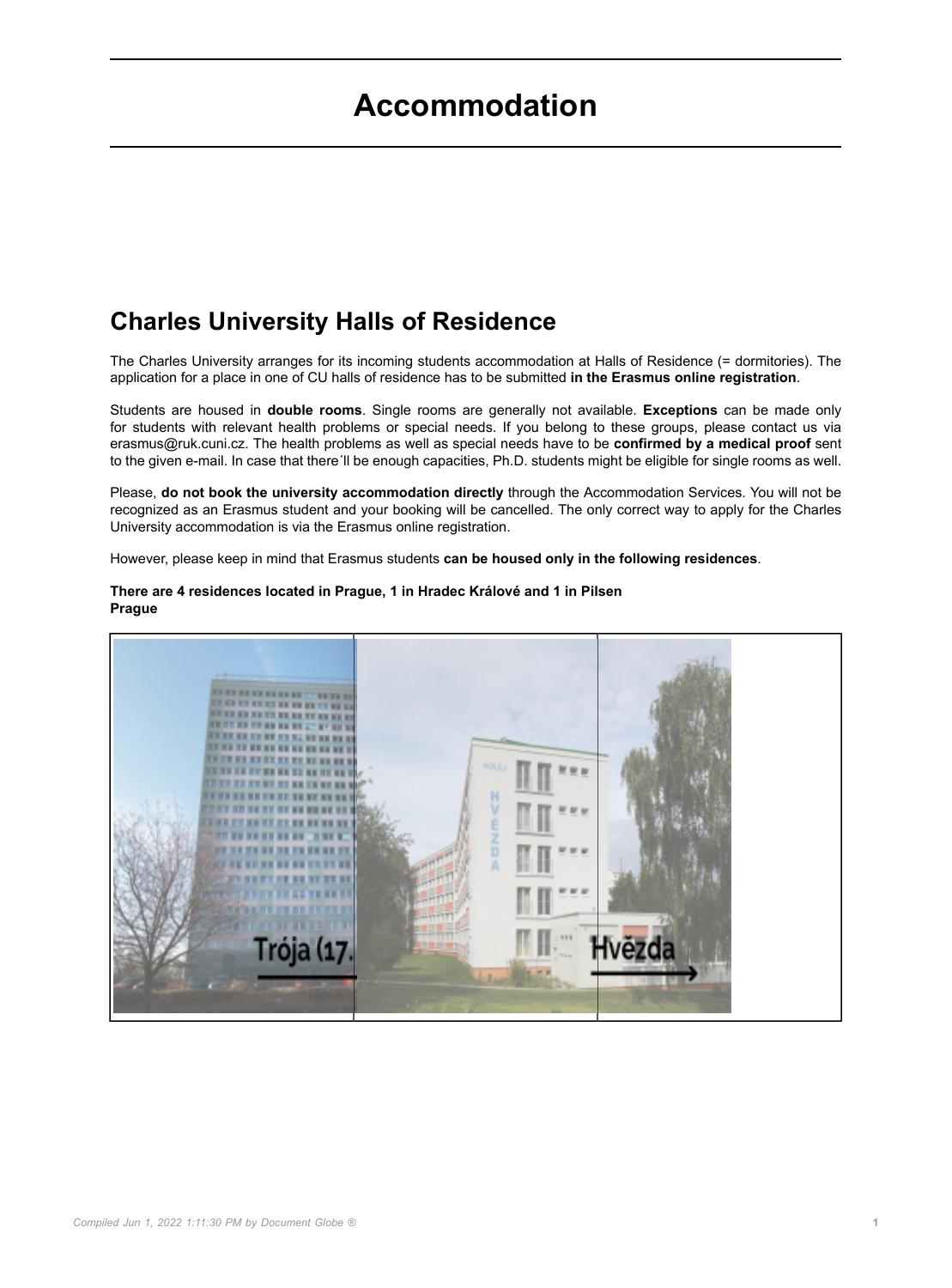

#### **Hradec Králové**



**Pilsen**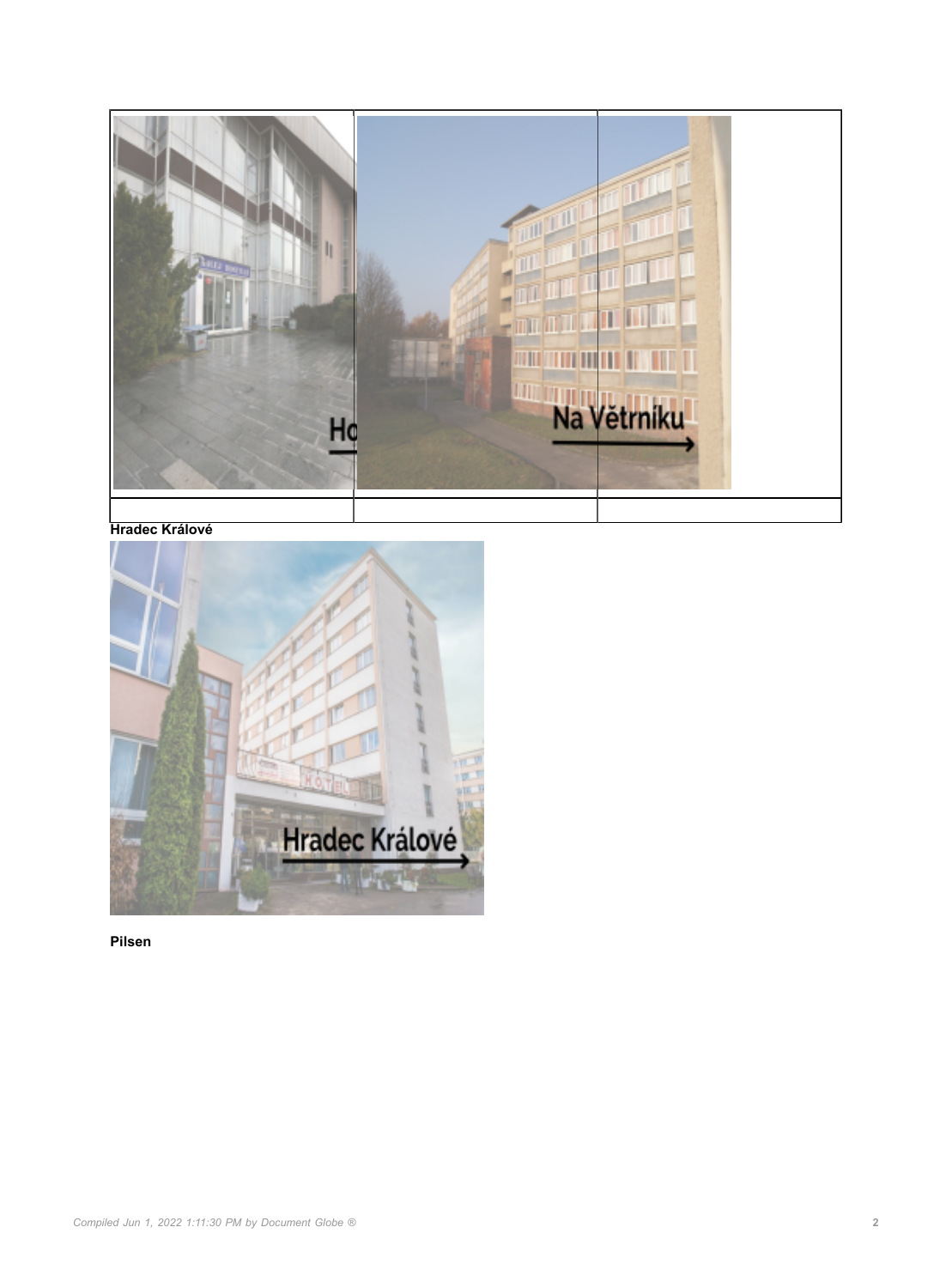

### **Rooms at dormitories**

The accommodation units **consist of twin rooms** (= double room with two separate beds) **sharing bathroom facilities** (shower and WC) with another room/s.

In **Hostivař** dormitory, almost all double rooms have its own bathroom facilities.

In **Troja** (**17. Listopadu**) and **Bolevecká** dormitory, the bathroom facilities are shared between two double rooms.

In **Hvězda**, **Větrník** and **Na Kotli** dormitories, bathroom facilities are shared among more rooms (on the floor).

A small kitchenette is usually at the end of each corridor (Hostivař, Větrník, Hvězda).

In Trója (17. Listopadu), the kitchenette is shared between two rooms.

Students can also use a lavatory and hanging rooms in the building (keys are available at the reception for a small fee). Bedding and bed linen are provided in all our halls (bed linen is exchanged regularly); towels and kitchen utensils (such as pans, plates, cups etc.) are not provided.

## **Dormitory buildings**

Dormitory places are assigned **according to the host faculty** (students from the same faculty are usually housed at the same hall of residence). Should you have a special preference for one of the dormitories, please let us know your requirement in the Erasmus online application form and we will try to allocate you a room corresponding to your wishes.

The accommodation will be provided **for the period corresponding with your study stay at the Charles University**.

### **Before arrival**

A **deposit** (about 90 EUR) + **first month's rent** (about 150 EUR) is to be paid approximately **2 months before arrival**. The payment has to be completed **online by card using a special link that will be sent to each Erasmus student via e-mail**.

More information about prices at particular dormitories can be found [here](https://kam.cuni.cz/KAMEN-31.html) .

**The rooms will not be available for occupancy earlier than one working day before the official start of your study stay**. Please check the exact semester dates [here](https://cuni.cz/UKEN-362.html) .

#### **We kindly ask students to arrive on the working days during office hours only**.

If for serious reasons you cannot come on a working day, the dormitory office has to be informed **at least 7 working days in advance**. Send an e-mail with an approximate time of your arrival to the accommondation office at the respected dormitory or the main accommondation office at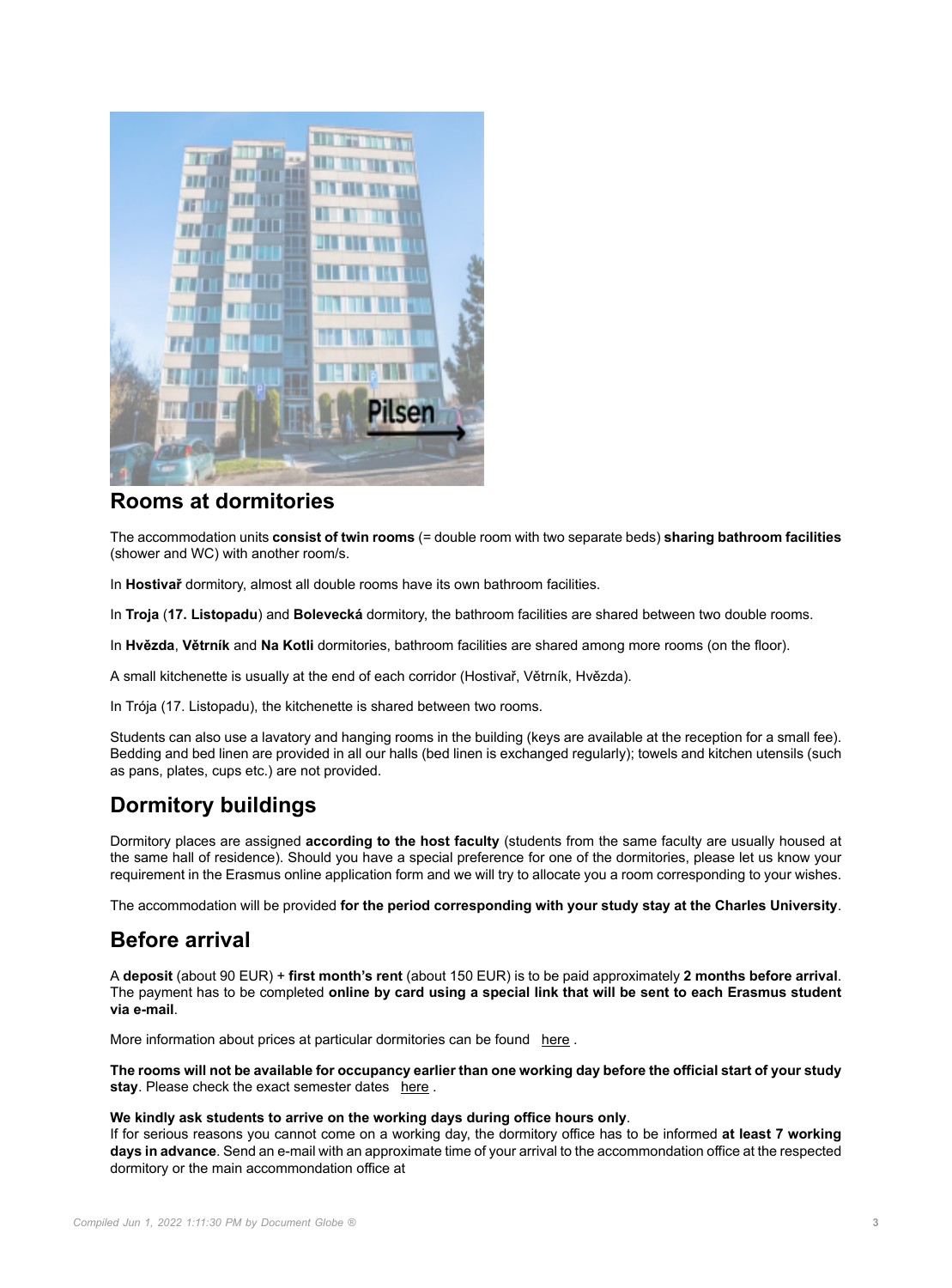[accommodation@kam.cuni.cz](http:) . We also ask students who wish to arrive for a period that differs from your study stay to **find their own accommodation**.

## **Cancellation policy**

Please **always inform us** if you wish to cancel the Charles University accommodation, especially if you decide to do so after the online application deadline (May 15th or October 31st), via: erasmus@ruk.cuni.cz. Not paying the deposit is not accepted as an automatic cancellation.

If you decide to cancel the place at CU Halls of residence, it is generally **not possible to reapply for it**.

If you decide to leave the accommodation earlier than stated in the accommodation contract, please keep in mind that the notice period is 1 month. The rent will be calculated retrospectively according to the number of days spent at the dormitory. **If you do not inform the dormitory about the cancellation 1 month before leaving, you are obliged to pay a cancellation fee.** For more information about the fees calculation, please click [here](https://kam.cuni.cz/KAMEN-31.html).

In case you decide to cancel your accommodation during you Erasmus stay, it is fully enough to discuss it in the Accomodation Office of your dormitory.

### **Check-in**

**For checking-in you will need**:

- passport
- accommodation voucher.
- one passport-format photo
- confirmation of the deposit payment

Students who arrive after the office hours **will be housed for the night only and registered on the following working day at the Accommodation Office**. Please note that if you do not present yourself at the Accommodation Office within 1–3 working days, you may be excluded from the university accommodation.

The dormitory is in charge of reporting your arrival at the Foreign Police Office, however, if you do not appear at the Accommodation office within 3 days, you may also be excluded from the whole Erasmus stay. In case you decide to change your accommodation during your Erasmus stay, please note that you have to inform the Foreign Police about the change yourself.

## **Rent payment**

- It is highly recommended to **pay the rent by card using a special link that you will receive every month via e**mail. More information can be found [here](https://kam.cuni.cz/KAMEN-181.html).
- The rent can be also paid by card at the Accomodation Office during the office hours
- First rent payment is made upon arrival (covering the second month of your stay)
- **Following monthly payments are made always no later than on the 20th of the preceding month**

## **Housing assistance**

Arriving to a completely new environment can be sometimes quite overwhelming. Therefore, each dormitory has its **housing assistants** - Charles University students staying at the same dorm who will be always ready to help you with practical issues. Since all housing assistants speak English very well, they will be also able to help you with translations/ interpreting at the dormitory.

The contacts for housing assistants can be found [here](https://kam.cuni.cz/KAMEN-175.html) .

# **Private accomodation**

The Charles University is responsible only for the accommodation in dorms. However, there are also many possibilities to find private accommodation. The prices mainly depend on the location. The rent in Hradec Kralove is usually much lower than in Prague. When searching for private apartment, please note that there were also cases when international students were scamed when searching for a private accommodation.

Visa students: Please keep in mind that visa students are automatically provided with the accommodation in dorms. In case you are a visa student wishing to stay in a private accommodation, please provide us with a scan of your accommodation agreement. Only after that the dorm place can be cancelled.